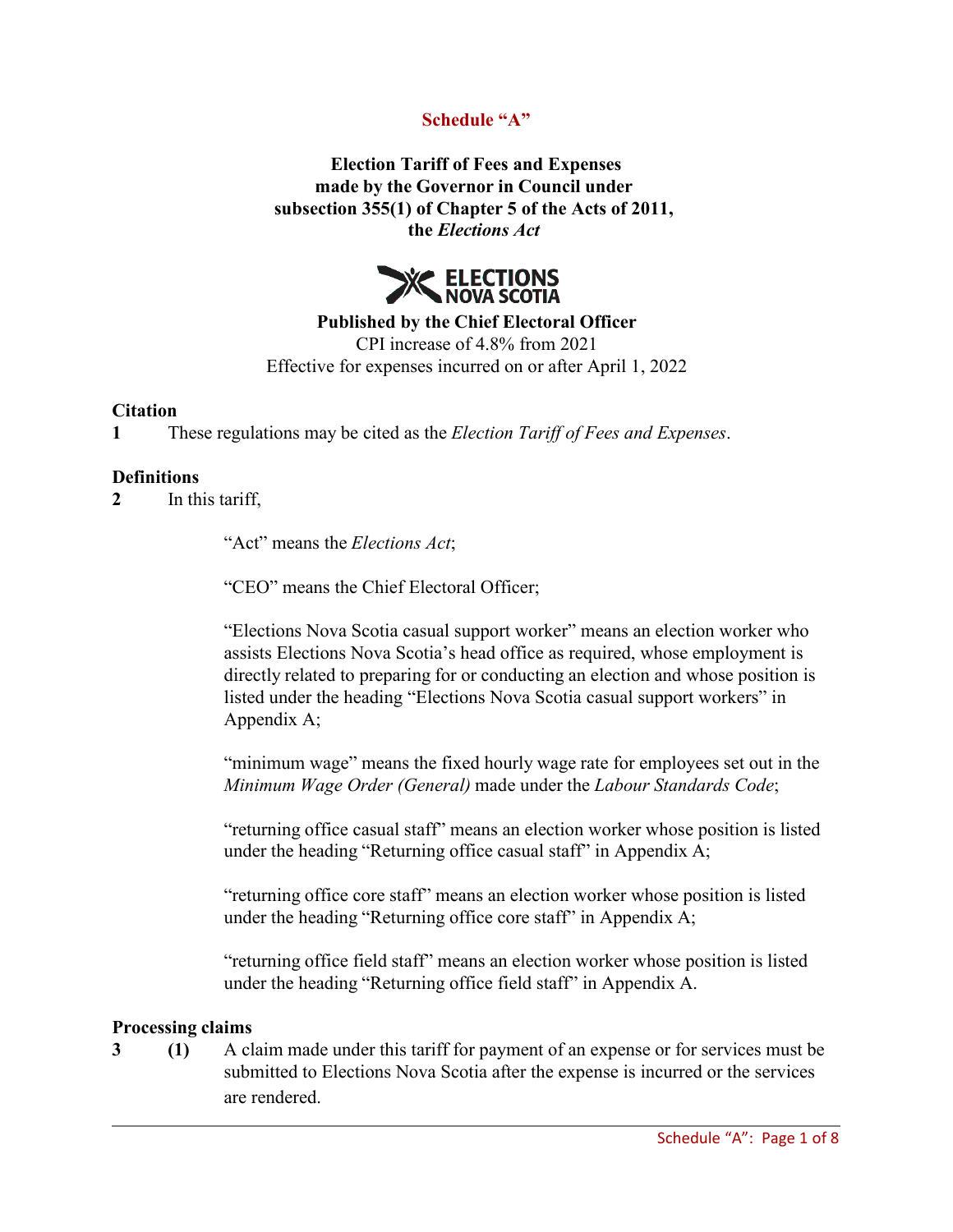- **(2)** Except as provided in subsection (3), Elections Nova Scotia must not process a claim that is received more than 6 months after the date that the expense was incurred or the services were rendered.
- **(3)** In extraordinary circumstances, the CEO may approve payment of a claim that is received after the date specified in subsection (2).

# **Hourly Fee**

# **Returning office core staff**

**4** The hourly fee to be paid to returning office core staff to attend training and meetings, receive and respond to communications and provide services before, during and after an election is the minimum wage plus the hourly fee increment for the election worker's position as set out under the heading "Returning office core staff" in Appendix A.

# **Returning office casual staff**

**5** The hourly fee to be paid for all training and services provided by returning office casual staff during an election is the minimum wage plus the hourly fee increment for the election worker's position as set out under the heading "Returning office casual staff" in Appendix A.

### **Returning office field staff**

**6** The hourly fee to be paid for all training and services provided by returning office field staff during an election is the minimum wage plus the hourly fee increment for the election worker's position as set out under the heading "Returning office field staff" in Appendix A.

### **Elections Nova Scotia casual support workers**

**7** The hourly fee to be paid for all training and services provided by Elections Nova Scotia casual support workers is the minimum wage plus the hourly fee increment for the election worker's position as set out under the heading "Elections Nova Scotia casual support workers" in Appendix A.

### **Number of hours**

**8** An election worker is entitled to payment of an hourly fee for services performed under Sections 4, 5, 6 and 7 for the number of hours approved by the CEO.

### **Schedule of hourly fees**

**9 (1)** Under subsection 355(2) of the Act, the CEO may review the hourly fee increment amounts as set out in Appendix A for sufficiency of remuneration for the services required to be performed by an election worker in a particular position.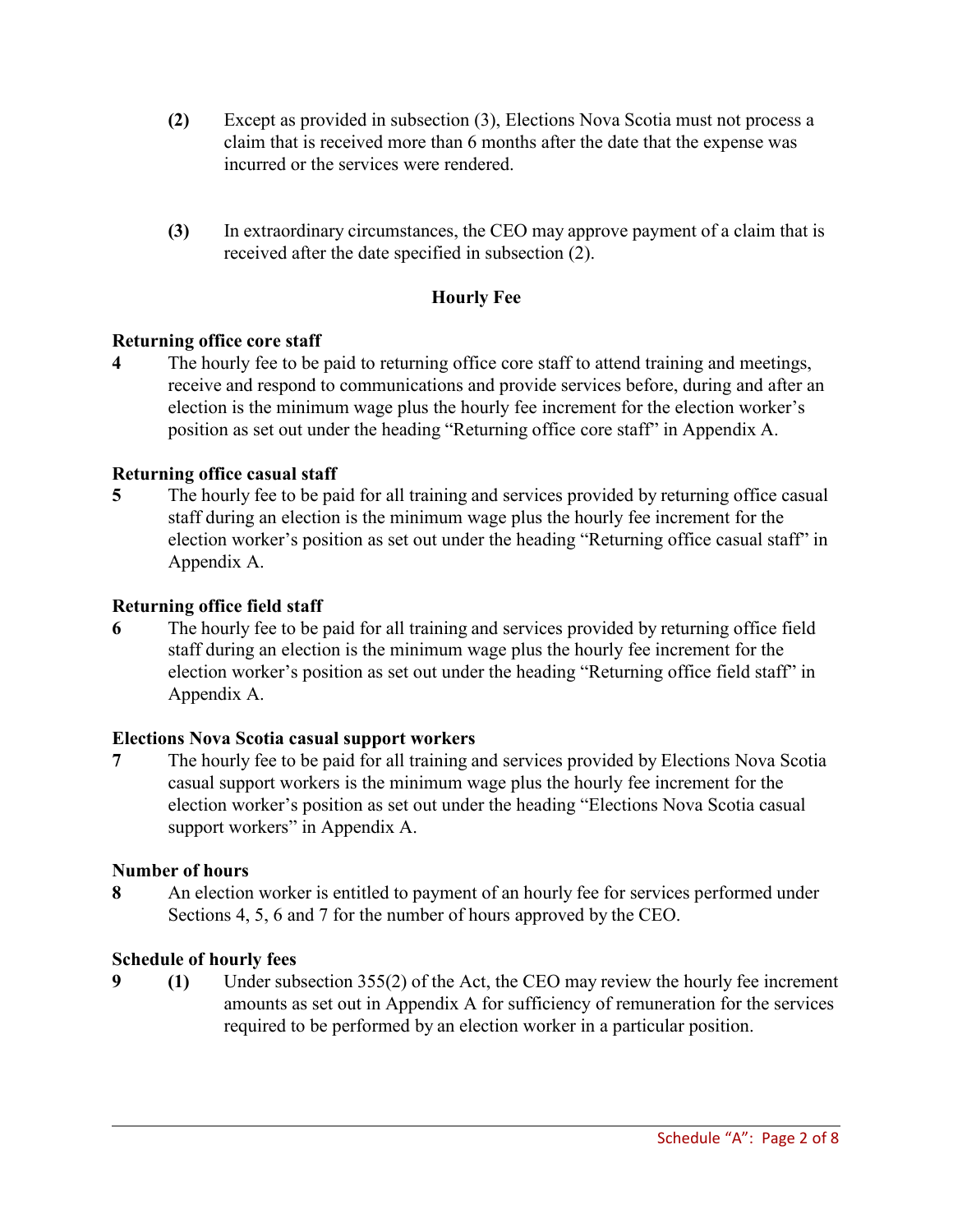- **(2)** After completing a review under subsection (1), the CEO may do any of the following:
	- (a) increase or decrease the hourly fee increment amount for an election worker position as set out in Appendix A to an amount the CEO determines is sufficient remuneration for the services required to be performed by the election worker;
	- (b) if an additional election officer position is designated under clause  $81(12)(a)$  of the Act, add the election officer position to Appendix A;
	- (c) delete an election worker position from Appendix A if the election worker position or category is no longer required.
- **(3)** Any change made to Appendix A by the CEO under subsection (2) must be set down in writing in a schedule of revised hourly fee increments and the CEO must post that schedule as soon as practicable on the Elections Nova Scotia website with a link to these regulations.

# **Authorized Expenses**

### **Employment-related travel by election workers**

- **10 (1)** The CEO must establish a travel policy for election workers which
	- (a) outlines the requirements for employment-related travel;
	- (b) outlines the requirements for reimbursement of employment-related travel expenses; and
	- (c) establishes that the reimbursement rates for employment-related travel expenses are the same as those in place for public servants of the Province.
	- **(2)** A returning officer will be reimbursed for employment-related travel expenses only if the returning officer has been authorized by the CEO to travel for the purposes of the returning officer's employment and the expenses claimed comply with the travel policy established under subsection (1).
	- **(3)** An election worker other than a returning officer will be reimbursed for employment-related travel expenses only if the election worker has been authorized by a returning officer to travel for the purposes of the election worker's employment and the expenses claimed comply with the travel policy established under subsection (1).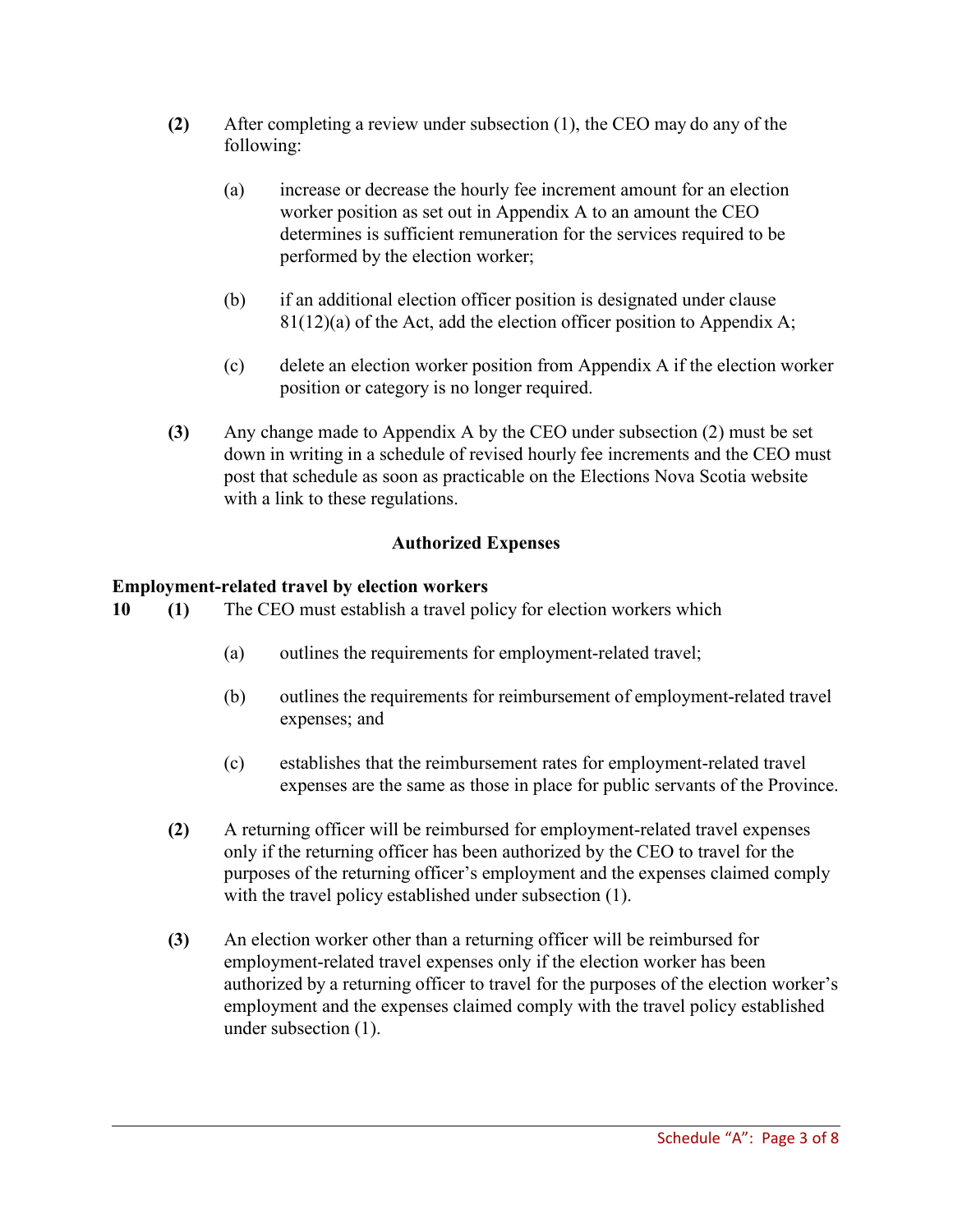- **(4)** During an election, the CEO may authorize the payment of an election worker's employment-related travel expenses that fall outside of the travel policy established under subsection (1) in extenuating circumstances.
- **(5)** A returning officer must receive written approval from the CEO before incurring personal travel expenses or approving an election worker's employment-related travel expenses that fall outside of the travel policy established under subsection (1).

# **Use of a building as a voting location**

**11** The fees to be paid for the use of a building or part of a building as a voting location, which include the cost of heat, electricity, cleaning services and furniture, are as set out in the following table:

| <b>Type of Voting Location</b>          | <b>Fee for Building Use</b> |
|-----------------------------------------|-----------------------------|
| Excluding mobile polling station        |                             |
| Base fee for 1 polling station          | \$203.74 per day            |
| Fee for each additional polling station | \$58.21 per day             |
| Fee for setup, as directed by the CEO   | \$203.74                    |
| With mobile polling station             | $$98.96$ per day            |

# **Headquarters for returning office**

**12** During an election, the fee to be paid for the rental of a premises as a returning office headquarters, which includes the fee for the operation of early voting polling stations at the returning office headquarters, is the amount actually and reasonably spent in accordance with the policies of the CEO and supported by a signed lease in the prescribed form.

# **Miscellaneous expenditures for training, conducting an election or other purposes**

**13** The fee to be paid for office supplies or equipment, printing, the rental of premises for training or any other ancillary purpose or other items necessary for conducting an election is the amount actually and reasonably spent and supported by an itemized invoice.

### **Audit reimbursement fee**

**14** The reimbursement fee an official agent may receive for the cost of an audit required by the Act is as follows:

| <b>Audit of</b>  | <b>Reimbursement Fee</b>                                                        |
|------------------|---------------------------------------------------------------------------------|
| Candidate        | Amount of the auditor's invoice for the audit up<br>to a maximum of \$892.39    |
| Registered party | Amount of the auditor's invoice for the audit up<br>to a maximum of $$1,572.00$ |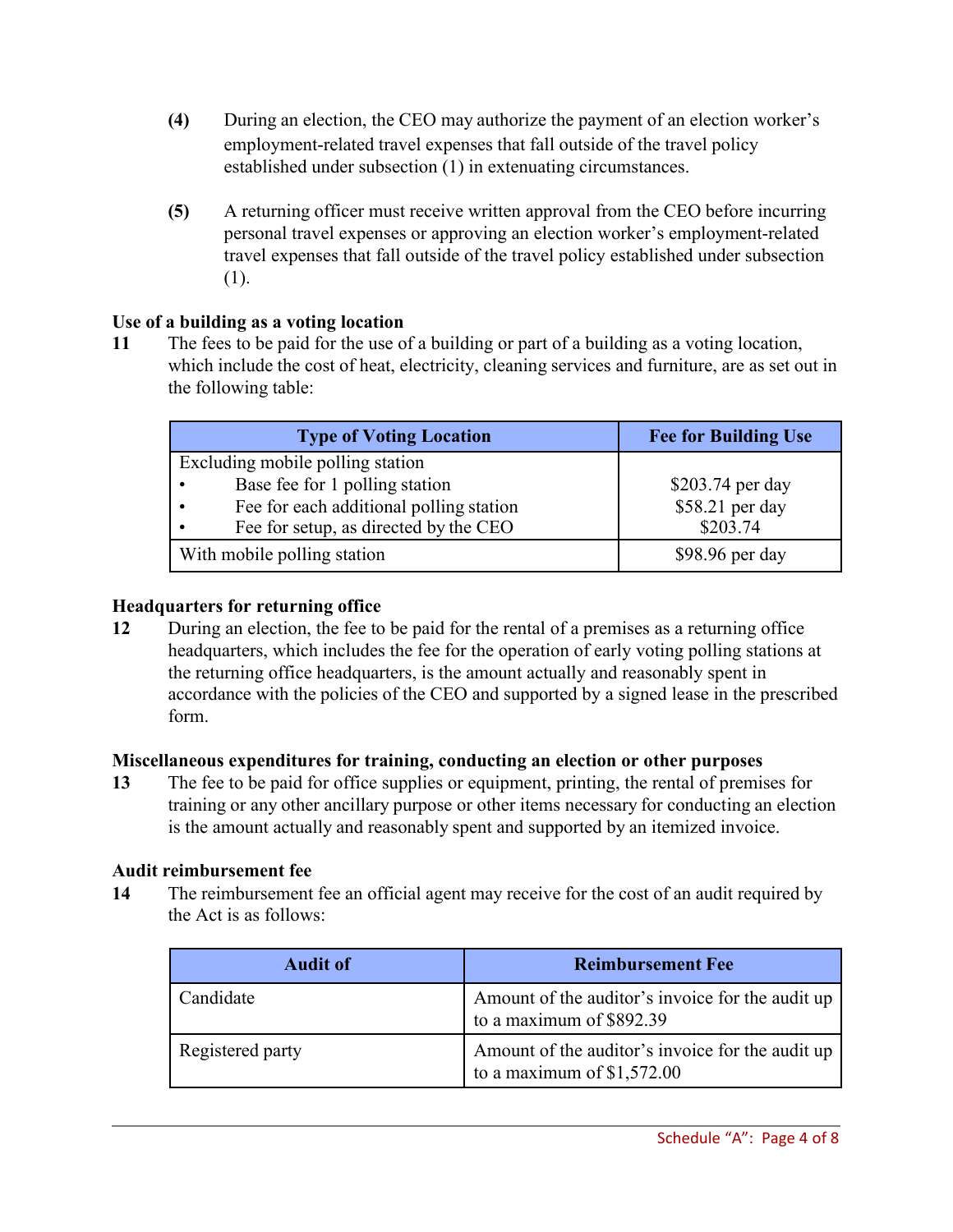# **Bookkeeping services for electoral district association**

- **15 (1)** The CEO may reimburse an electoral district association for the actual costs incurred by the electoral district association in a calendar year for the services of an independent bookkeeper, including costs associated with accounting software approved in advance by the CEO, to a maximum annual reimbursement of \$416.46.
	- **(2)** An electoral district association is not eligible for reimbursement of expenses incurred for bookkeeping services if those services were provided to the electoral district association by an individual who is not independent of the electoral district association, including any of the following:
		- (a) a member of the electoral district association;
		- (b) a director or officer of the electoral district association;
		- (c) an official agent for any of the following:
			- (i) a candidate,
			- (ii) an electoral district association,
			- (iii) a registered party;
		- (d) any individual
			- (i) involved in raising, spending or having custody of money of a candidate, electoral district association or registered party, or
			- (ii) having custody of property of a candidate, electoral district association or registered party.
	- **(3)** To be eligible for reimbursement under this Section, an electoral district association
		- (a) must have filed all reports, documents and information required by law, in a form acceptable to the CEO; and
		- (b) must not have been suspended under the Act.
	- **(4)** An electoral district association must include the bookkeeper's invoice and the receipt for purchase of any accounting software with its request for reimbursement under this Section.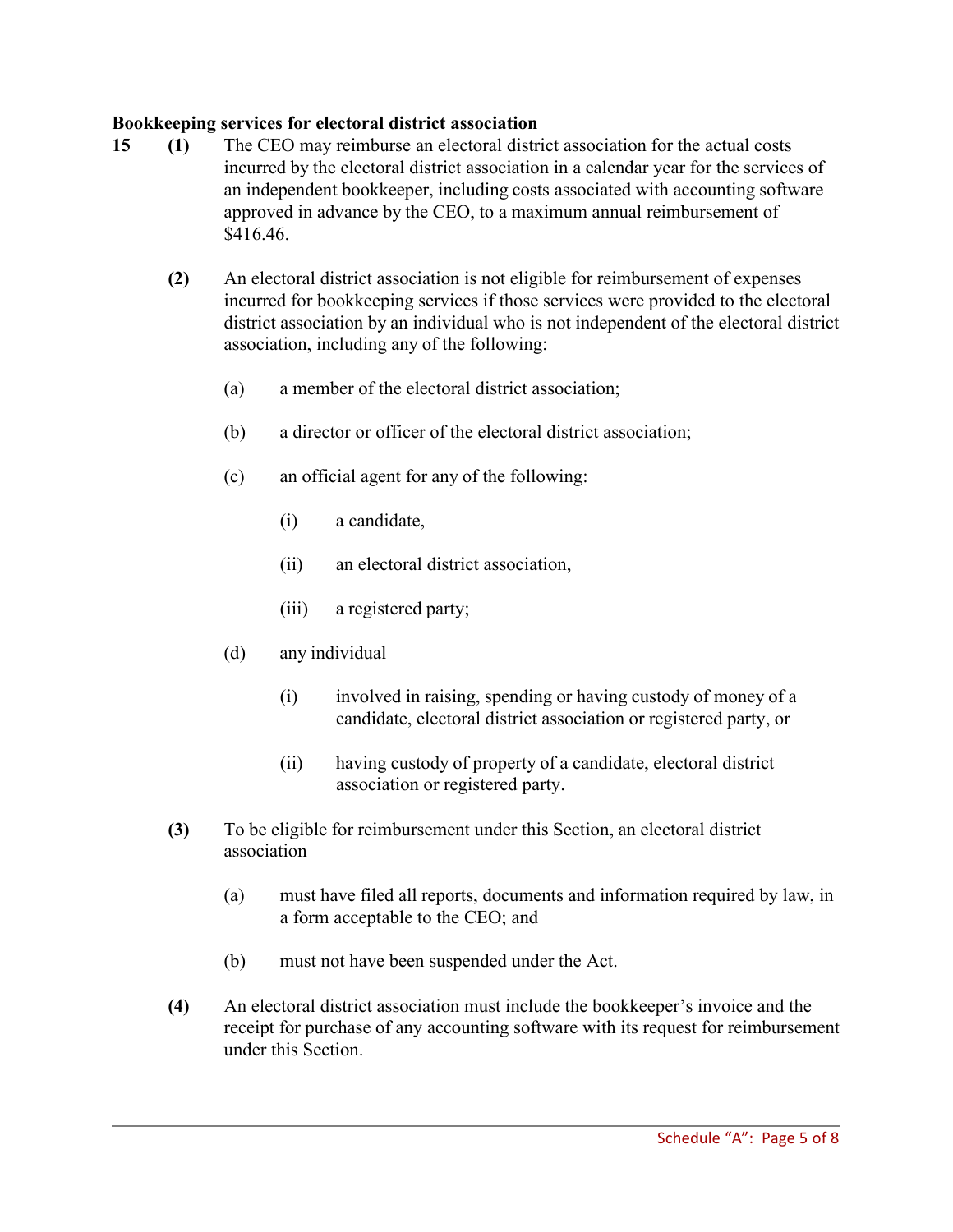**(5)** Reimbursement under this Section is paid by the CEO in June and December of a calendar year.

## **Candidate software reimbursement**

- **16 (1)** The CEO may reimburse a candidate for the actual cost of software purchased forthe candidate's campaign, to a maximum of \$104.80, if that software is worksheet software approved by the CEO that is compatible with Elections Nova Scotia.
	- **(2)** In order to be eligible for reimbursement under subsection (1), the candidate must have completed all of the following tasks with respect to their campaign:
		- (a) filed all reports, documents and information required by the Act;
		- (b) filed an itemized receipt with the candidate's financial report;
		- (c) provided an electronic worksheet of the candidate report to the CEO.

### **Products and services provided by Elections Nova Scotia**

**17** The fees for services provided and products created and supplied by Elections Nova Scotia, other than products supplied during an election at no charge under subsection 10(5) of the Act, are as set out in the following table:

| <b>Product or Service</b>                 | Fee                                   |
|-------------------------------------------|---------------------------------------|
| Provincial map of all electoral districts | \$23.28                               |
| HRM inset map                             | \$23.28                               |
| CBRM inset map                            | \$23.28                               |
| Electoral district map                    | \$23.28                               |
| Provincial general election results map   | \$23.28                               |
| List of electors                          | \$29.11                               |
| <b>Ballot</b> box                         | \$29.11                               |
| All other products and services           | supplied on a cost-<br>recovery basis |

### **Increases in Consumer Price Index**

**18 (1)** If there is an increase in the annual Consumer Price Index for the Province in any calendar year after this tariff comes into force, the fees paid under Sections 11, 14, 15, 16 and 17 must be increased on January 1 of the next calendar year and that increase must take effect on April 1 of that same calendar year to reflect the increase in the Consumer Price Index in the previous year.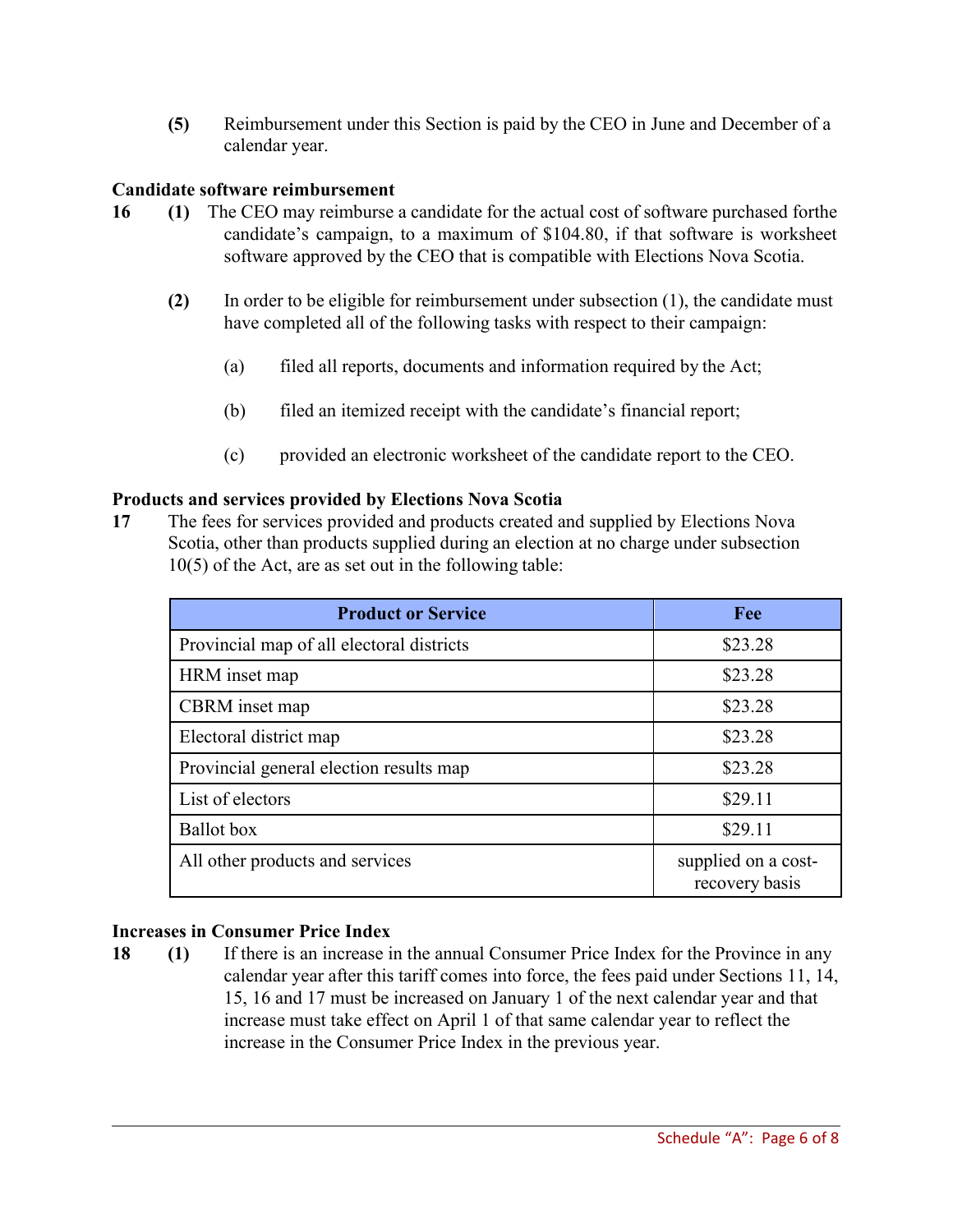**(2)** On or before April 1 of any year in which there is a fee increase in accordance with subsection (1), the CEO must post the revised fees to be paid for that year on the Elections Nova Scotia website with a link to these regulations.